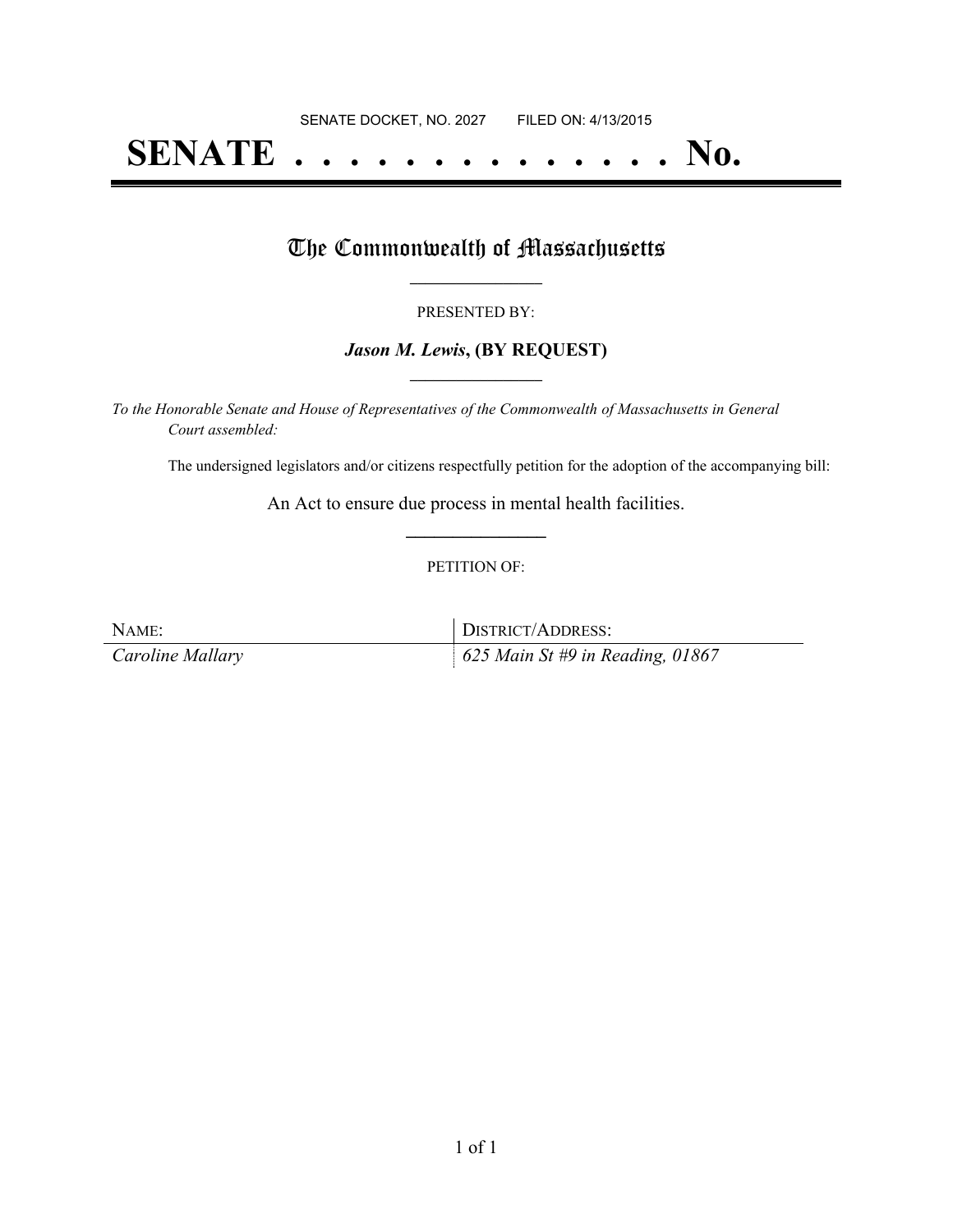# SENATE DOCKET, NO. 2027 FILED ON: 4/13/2015 **SENATE . . . . . . . . . . . . . . No.**

By Mr. Lewis (by request), a petition (accompanied by bill, Senate, No. ) of Caroline Mallary for legislation to ensure due process in mental health facilities. Mental Health and Substance Abuse.

## The Commonwealth of Massachusetts

**In the One Hundred and Eighty-Ninth General Court (2015-2016) \_\_\_\_\_\_\_\_\_\_\_\_\_\_\_**

**\_\_\_\_\_\_\_\_\_\_\_\_\_\_\_**

An Act to ensure due process in mental health facilities.

Be it enacted by the Senate and House of Representatives in General Court assembled, and by the authority *of the same, as follows:*

| $\mathbf{1}$   | SECTION 1. Section 1 of Chapter 123 of the General Laws, as appearing in the 2014                 |
|----------------|---------------------------------------------------------------------------------------------------|
| 2              | Official Edition, is hereby amended by inserting the following new definitions:-                  |
| 3              | "Mental health facility", any group home, therapeutic boarding school, therapeutic camp,          |
| $\overline{4}$ | or any facility which provides significant mental health services, or employs or has a regular    |
| 5              | business relationship with a significant number of mental health professionals, or employs or has |
| 6              | a regular business relationship with a prescriber of psychiatric medication who prescribes        |
| 7              | psychiatric medication to residents.                                                              |
| 8              | "Significant mental health services", mental health services beyond those provided in a           |
| 9              | standard public school.                                                                           |
| 10             | "Significant number of mental health professionals", a number of mental health                    |
| 11             | professionals beyond that which could reasonably be employed by a standard public school of       |
| 12             | comparable capacity to the facility.                                                              |
|                |                                                                                                   |